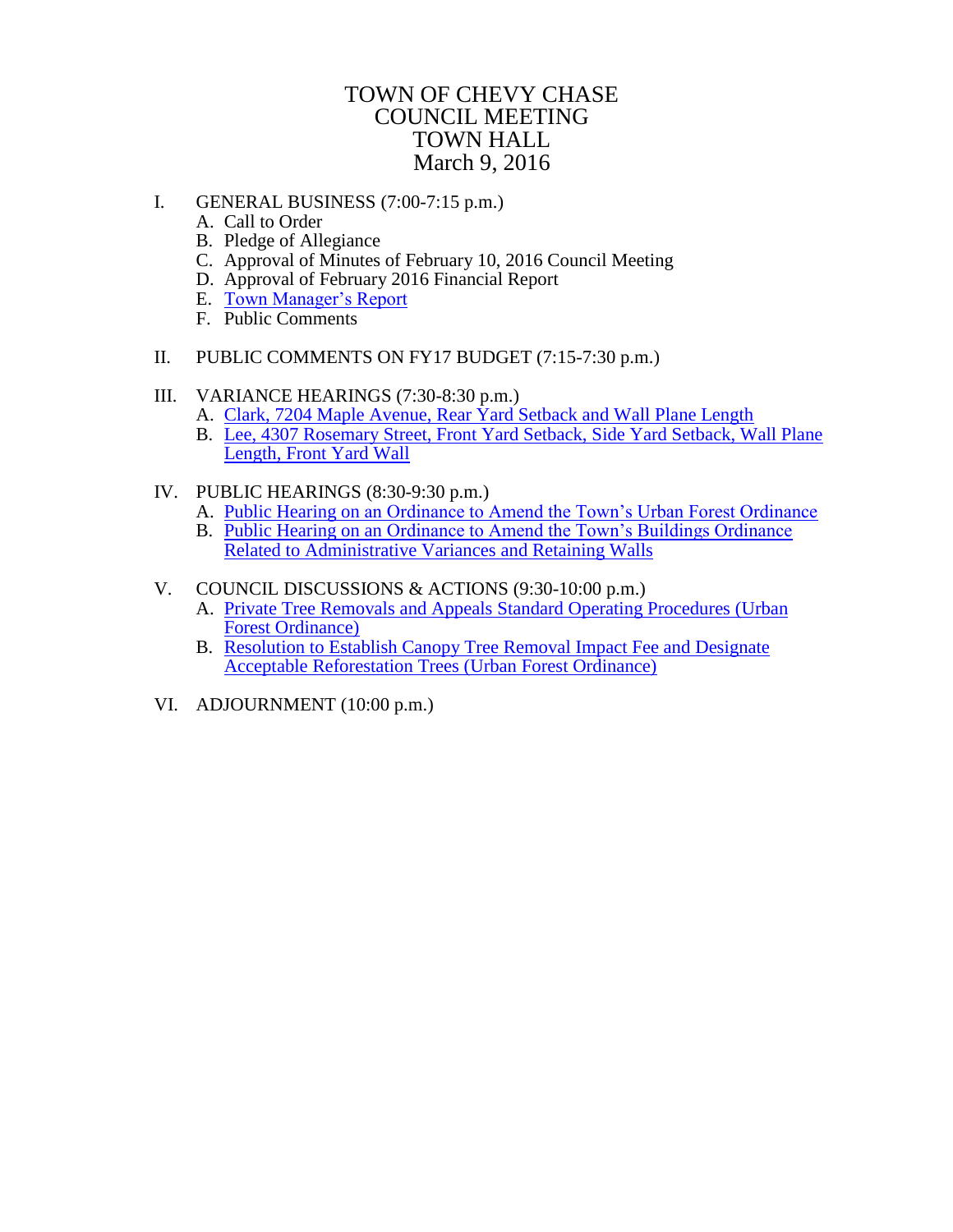# <span id="page-1-0"></span>MEMORANDUM I-E

| TO:   | Town Council               |
|-------|----------------------------|
| FR:   | Todd Hoffman, Town Manager |
| RE:   | Town Manager's Report      |
| DATE: | March 9, 2016              |

This report highlights many of the initiatives undertaken by Town staff over the past month. In the interest of brevity, I have not included ongoing staff functions. Please let me know if you have any questions or need additional information.

#### **Council/Committee/Board Assistance:**

 Worked with the Community Relations Committee, Climate and Environment Committee and Public Services Committee on special events.

# **Special Projects:**

- Drafted updated SOPs for Private Tree Removals and Appeals.
- Attended income tax revenue meetings with State Comptroller and County officials.
- Met with election board members to review procedures for 2016 election.
- Signed contract with LWV to manage 2016 election.
- Provided research on County parks/green space.
- Extended deadline for proposals for Purple Line mitigation assistance.
- Worked with Washington Gas and WSSC on pending infrastructure repairs.
- Began identifying infrastructure repairs for remainder of fiscal year.
- Managed response to winter storm.
- Processed requests for traffic signs and street lights.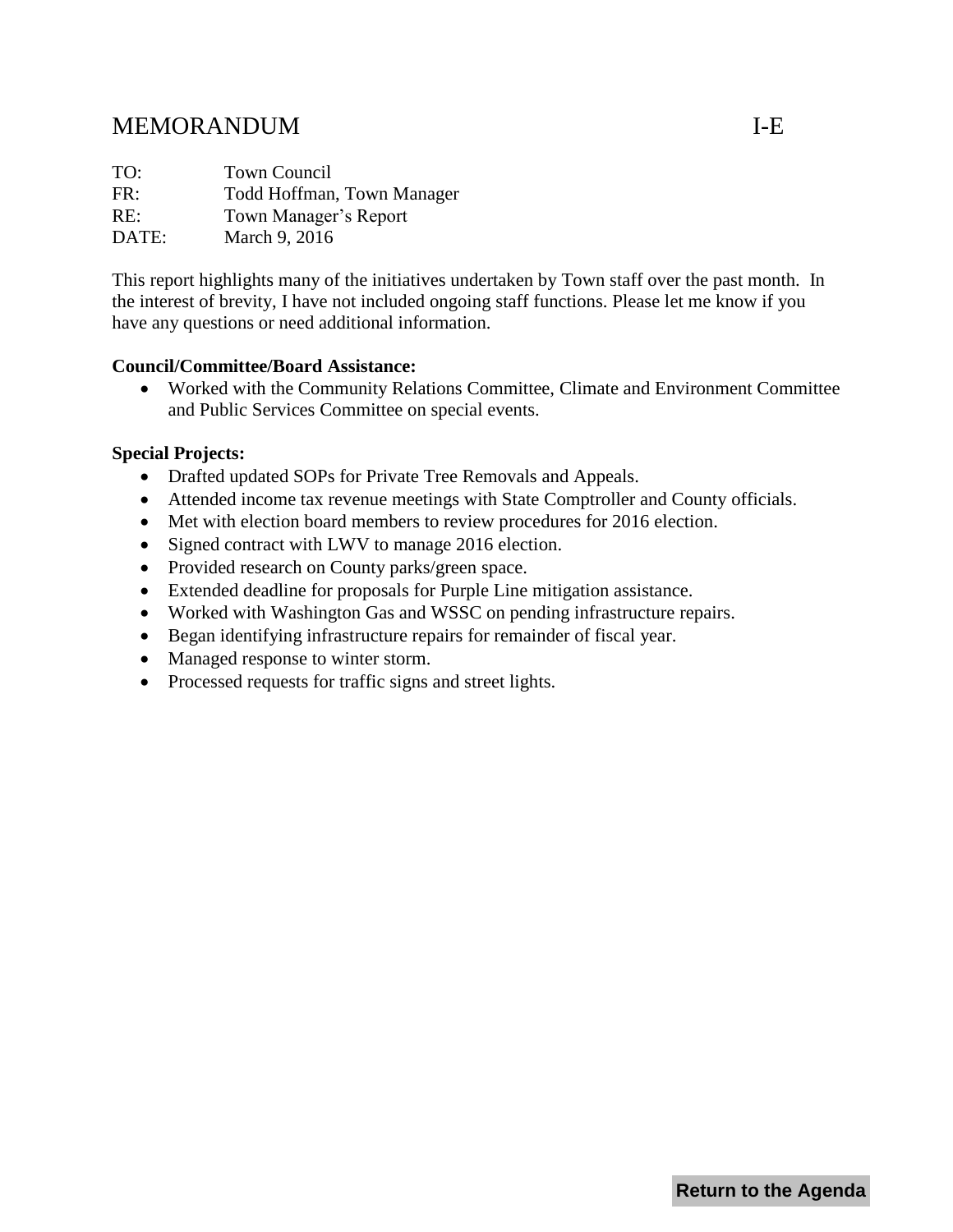# <span id="page-2-0"></span>STAFF REPORT III-A

TO: Town Council FR: Todd Hoffman, Town Manager RE: Clark, 7204 Maple Avenue, Rear Yard Setback and Wall Plane Length DATE: March 4, 2016

## **Variance Requested:**

Myles Clark, 7204 Maple Avenue, is proposing to construct an addition to his house. The project requires variances as follows:

- The addition is proposed to be set back 49.8 feet from the rear property line. Town building regulations require a minimum rear yard setback of 52.7 feet; therefore, a variance of 2.9 feet is required.
- The addition is proposed to have a bay window, measuring 8.7 feet wide, that would be set back 47.3 feet from the rear property line. Town building regulations allow this bay window to project not more than 3 feet into the 52.7 foot rear yard setback; therefore, a variance of 2.4 feet is required.
- The addition is proposed to have a deck that would be set back 41.6 feet from the rear property line. Town building regulations allow a deck to project not more than 9 feet into the 52.7 foot rear yard setback; therefore, a variance of 2.1 feet is required.
- The addition is proposed to have a roof eave that would be set back 49.1 feet from the rear property line. Town building regulations allow an eave to project not more than 2.5 feet into the 52.7 foot rear yard setback; therefore, a variance of 1.1 feet is required.
- The proposed addition would create a wall plane with a length of 49.2 feet along the south wall of the house. Town building regulations prohibit walls with a plane length greater than 34 feet unless there is an offset or articulation in the wall plane that measures at least 2 feet deep and 5 feet long. The proposed wall does not have such an articulation; therefore, a variance is required.

#### **Background:**

As of March 4, the Town has not received and correspondence about the requested variances. Any comments received by the Town will be provided to the Council at the public hearing.

*Staff note: The following assertions summarize materials provided by the applicant in support of the variance request. Their inclusion in the Staff Report does not intend to convey staff support for the approval or denial of the variance request. The applicant should indicate to the Council if any arguments have been misrepresented. Council should consider the entire record in considering the variance request.*

#### **Applicant's Claims for the Variance Requests:**

1. The variances are requested because the placement of the existing house on the lot relative to the required front setback, and the floor plan of the existing house, represent extraordinary conditions. The existing house is located 9 feet behind the established building line, significantly reducing the allowable depth of the house.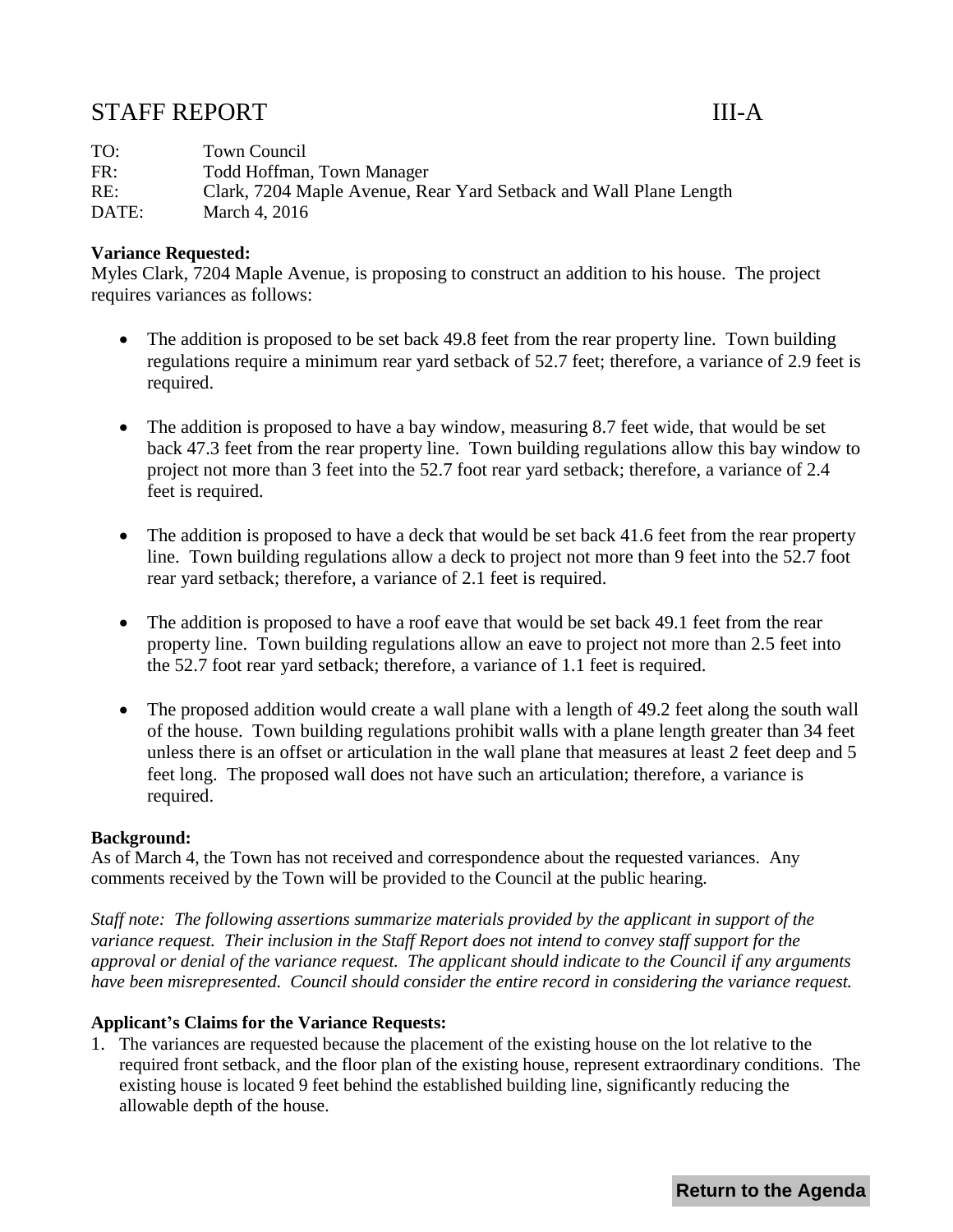- 2. Approval of the variances is requested because conforming to the Town's building ordinance would be impractical, cause unusual practical difficulties, and cause undue hardship. Specifically:
	- a. For the rear yard setback requests: The required rear yard setback, combined with the unusually deep set back of the existing house, make it impossible to construct an addition with reasonably sized rooms.
	- b. For the wall plane length variance request: Conforming to the ordinance would make for uncomfortably tight circulation around the kitchen. The extra foot (*Staff note: there is a one-foot articulation proposed*) allows for a kitchen island which improves the functionality of the kitchen.
- 3. The proposed addition will not be detrimental to the use and enjoyment of neighboring properties. The proposed addition is at the rear of the house, is tucked behind the original house, and leaves ample green space between the house and the neighbors. There is an existing hill that provides a natural buffer between the proposed house and the adjoining rear properties. The proposed addition includes a one-foot offset. The area where the wall plane length variance is necessary aligns with the neighbor's garage, so the visual impact is minimized.
- 4. The request is the minimum necessary to overcome the exceptional condition that is causing the hardship. The proposed addition extends 18 feet from the existing house, and is in scale with the modestly sized home. The proposed design adds the minimum space necessary for comfortably sized rooms, including a design for the kitchen with an island and proper circulation space.
- 5. The proposed addition does not impair the general plan of the Town. The proposed design does not disturb any existing trees, maintains green space on the lot, and preserves the existing side setbacks. The 49.8 foot proposed set back provides an ample buffer in the rear yard while providing a greatly improved floor plan. The addition blends in with the scale and style of the neighborhood.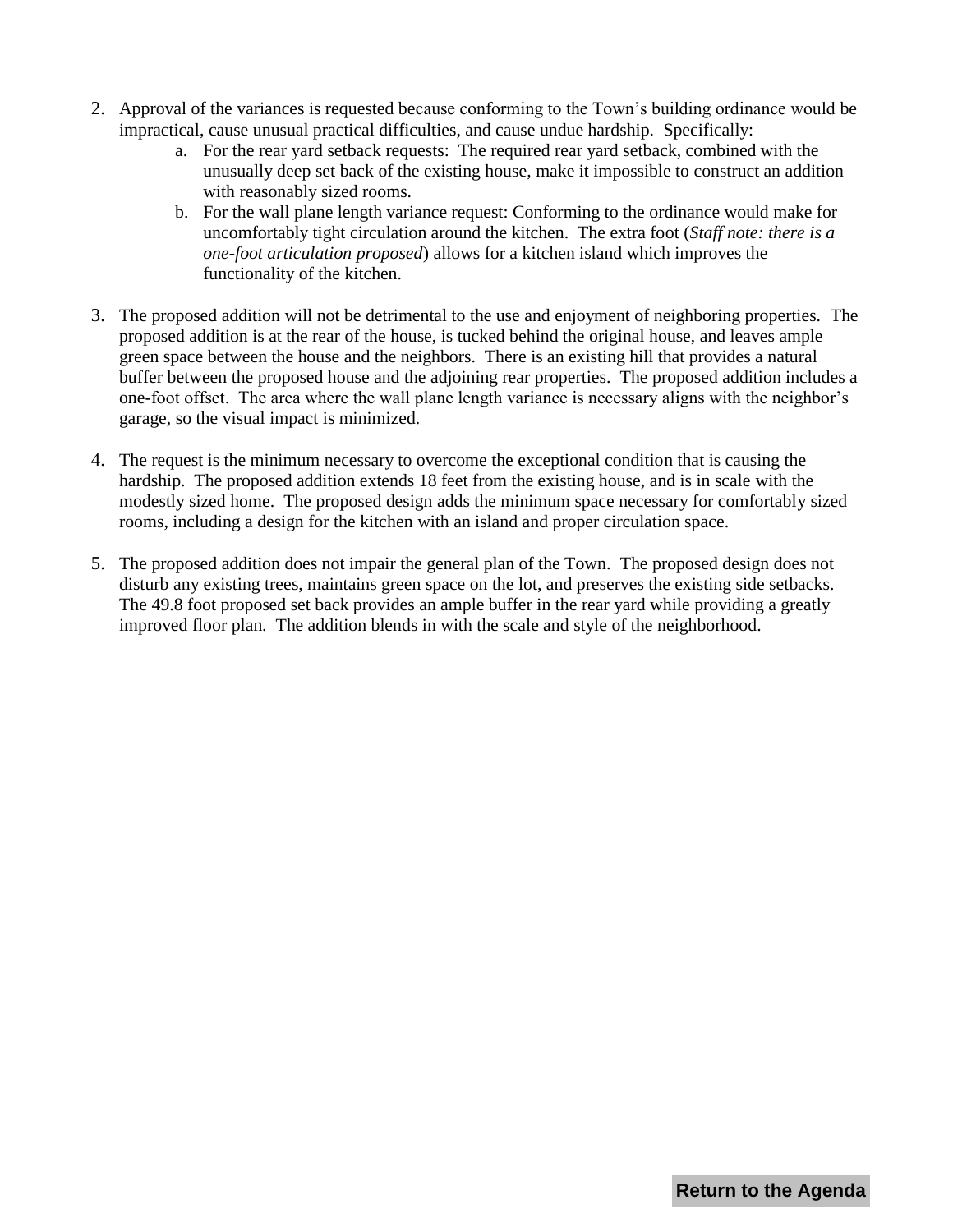# <span id="page-4-0"></span>STAFF REPORT III-B

TO: Town Council FR: Todd Hoffman, Town Manager RE: Lee, 4307 Rosemary Street, Front Yard Setback, Side Yard Setback, Wall Plane Length, Front Yard Wall DATE: March 4, 2016

## **Variance Requested:**

Michael and Velina Lee, 4307 Rosemary Street, are proposing to construct an addition to their house. The project requires variances as follows:

- The addition is proposed to be set back 30.1 feet from the front property line. Town building regulations require a minimum front yard setback of 31.7 feet; therefore, a variance of 1.6 feet is required.
- The addition is proposed to have a roof eave that would be set back 29.1 feet from the front property line. Town building regulations allow an eave to project not more than 2.5 feet into the 31.7 foot front yard setback; therefore, a variance of 0.1 feet is required.
- The addition is proposed to be set back 11.6 feet from the east side property line. Town building regulations require a minimum side yard setback of 16.1 feet; therefore, a variance of 4.5 feet is required.
- The addition is proposed to have a roof eave that would be set back 9.9 feet from the east side property line. Town building regulations allow an eave to project not more than 2.5 feet into the 16.1 foot side yard setback; therefore, a variance of 3.7 feet is required.
- The addition is proposed to have a stoop that would be set back 8.7 feet from the east side property line. Town building regulations allow a stoop to project not more than 3 feet into the 16.1 foot side yard setback; therefore, a variance of 4.4 feet is required
- The stoop is proposed to have a roof that would be set back 8.7 feet from the east side property line. Town building regulations do not allow a roof covering over a stoop to project into the 16.1 foot side yard setback; therefore, a variance of 7.4 feet is required.
- The proposed addition will create a wall plane with a length of 46.3 feet along the second-story rear wall of the house. Town building regulations prohibit walls with a plane length greater than 34 feet unless there is an offset or articulation in the wall plane that measures at least 2 feet deep and 5 feet long. The proposed wall does not have such an articulation; therefore, a variance is required.
- $\bullet$  The proposed plan includes a retaining wall in the front yard with a maximum height of 2'. Town building regulations prohibit front yard walls 1' or taller; therefore, a variance is required.

#### **Background:**

As of March 4, the Town has not received and correspondence about the requested variances. Any comments received by the Town will be provided to the Council at the public hearing.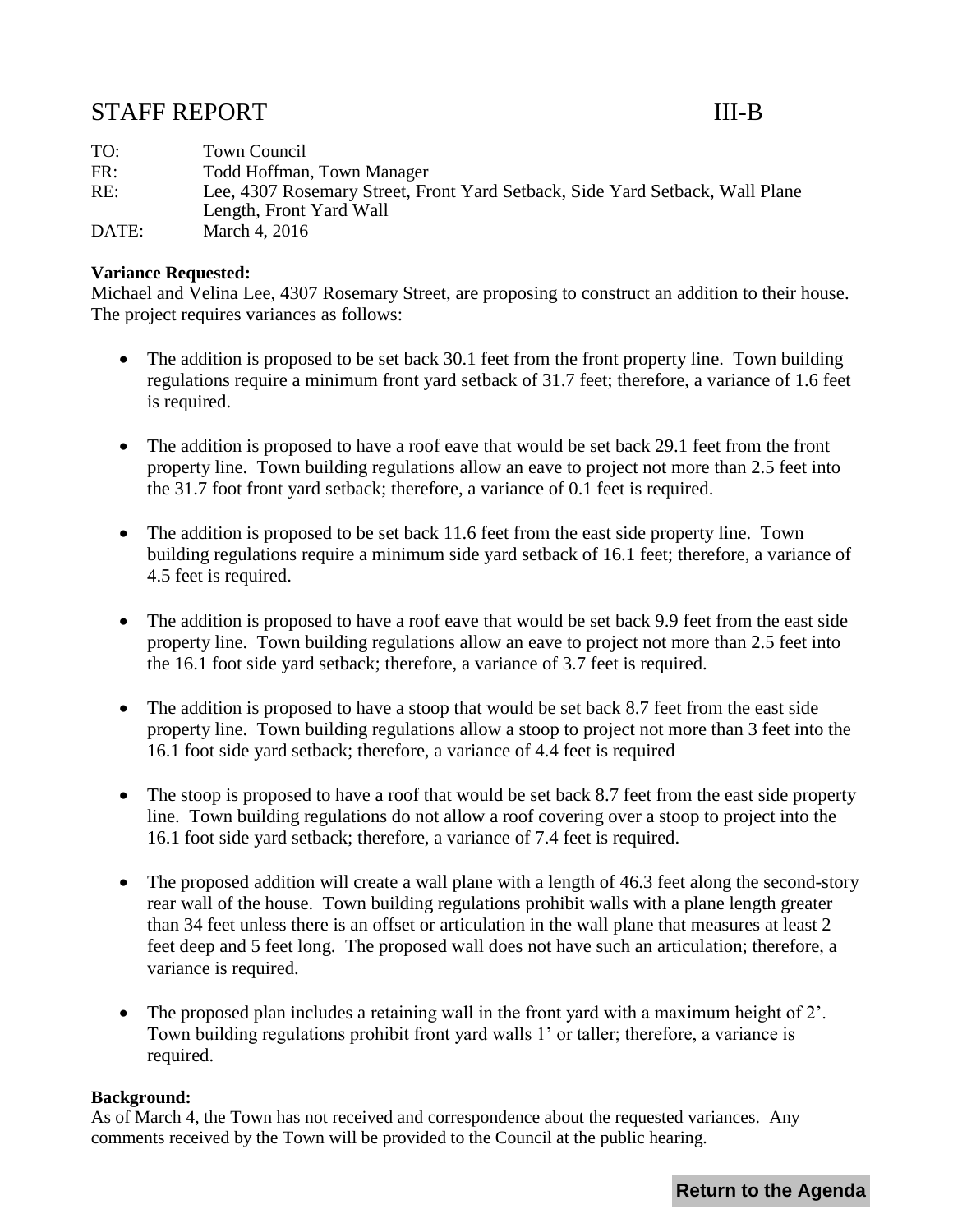*Staff note: The following assertions summarize materials provided by the applicant in support of the variance request. Their inclusion in the Staff Report does not intend to convey staff support for the approval or denial of the variance request. The applicant should indicate to the Council if any arguments have been misrepresented. Council should consider the entire record in considering the variance request.*

#### **Applicants' Claims for the Variance Requests:**

- 1. The variances are requested because the placement of the existing house on the lot relative to the required front and side setbacks represents an extraordinary condition. The configuration at the rear of the existing house, resulting in the need for the wall plane length variance, also represents an extraordinary condition. The need for the front yard retaining wall results from the topography of the property.
- 2. Approval of the variances is requested because conforming to the Town's building ordinance would cause unusual practical difficulties, and cause undue hardship. Specifically:
	- a. For the front yard setback variance requests: The wing walls at each side of the balcony, and resulting eave overhang, are proposed to encroach over the front setback. These walls form part of the gable that provides coverage to the porch below. The space contained behind the walls that requires a variance is an inhabitable structural element.
	- b. For the side yard setback variance requests: The property has a nonconforming screened porch located 5.7 feet from the east side property line. This results in a very large side yard setback on the west side, making it difficult to renovate the property even when using the existing footprint.
	- c. For the wall plane length variance request: The addition at the rear of the house is proposed to be constructed over the existing structure. The proposed roof lines and smaller articulations included in the plan meet the spirit of the ordinance.
	- d. For the retaining wall variance request: The wall is necessary because the property slopes below street level at the location of the existing driveway. The wall is necessary to retain soil to minimize erosion.
- 3. The proposed addition will not be detrimental to the use and enjoyment of neighboring properties. The proposed renovation retains the scale of the existing house and neighborhood. The architect has worked with the existing lines of the house to transition from the existing to the new, using the contour of the existing gable as guidelines. The new porch creates a space that will improve and promote interaction with the community.
- 4. The request is the minimum necessary to overcome the exceptional condition that is causing the hardship. The intent of this addition is to provide a transitional space from the street to the house, as well as addressing non-code compliant spaces within the existing house using the existing footprint.
- 5. The proposed addition does not impair the general plan of the Town. The proposed design took the scale of the existing property and community into consideration. The new gable will not produce a full second story. The new porch will provide a transition from public to private space, which is a prevalent characteristic throughout the neighborhood.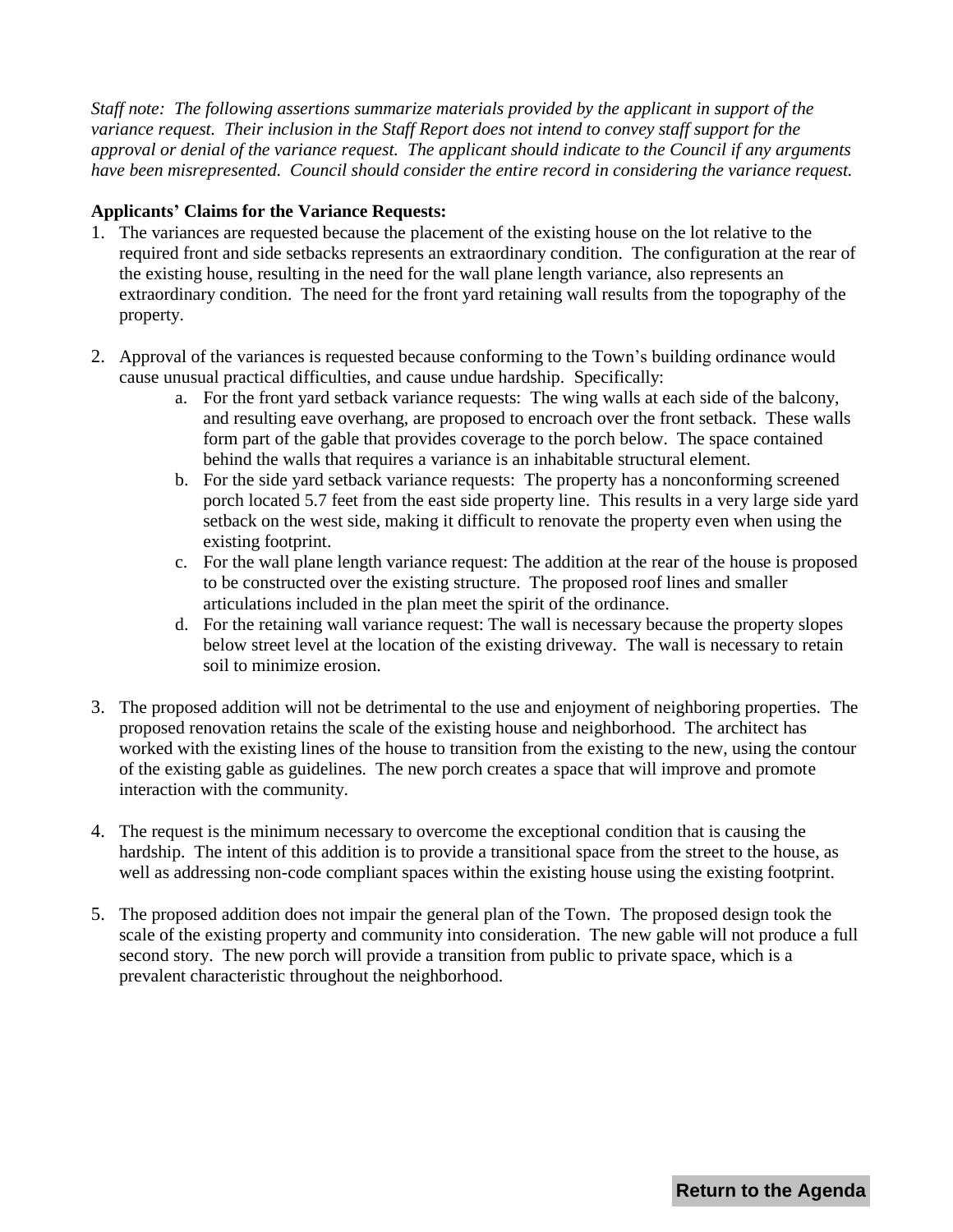#### <span id="page-6-0"></span>**Town of Chevy Chase Administrative Variance and Retaining Wall Ordinance**

Resolution No.: Introduced: January 13, 2016 Adopted: Effective Date:

AN ORDINANCE TO AMEND CHAPTER 4 OF THE TOWN OF CHEVY CHASE MUNICIPAL CODE TO EXPAND THE LIST OF CONSTRUCTION PROJECTS THAT ARE ELIGIBLE FOR ADMINISTRATIVE VARIANCES AND TO ALLOW CERTAIN RETAINING WALLS TO BE CONSTRUCTED WITHOUT A VARIANCE.

WHEREAS, Maryland Code, Local Government Article, Section 5-202, as amended, authorizes the legislative body of each municipal corporation in the State of Maryland to pass ordinances that such legislative body deems necessary to assure the good government of the municipality, to protect and preserve the municipality's rights, property and privileges, to preserve peace and good order, to secure persons and property from danger and destruction, and to protect the health, comfort, and convenience of the citizens of the municipality;

WHEREAS, Maryland Code, Local Government Article, Section 5-211, as amended, authorizes the legislative body of each municipal corporation in the State of Maryland to make reasonable regulations concerning buildings to be erected within the limits of the municipality, including a building code and the requirement for building permits;

WHEREAS, Maryland Code, Land Use Article, Section 20-509 grants to the legislative body of incorporated municipalities in the Maryland-Washington Regional District general power to adopt building regulations for the protection of the public health, safety, and welfare; the preservation, improvement, and protection of lands, water, and improvements in the municipal corporation; and to regulate the construction, repair, or remodeling of buildings on land zoned for single-family residential uses at it relates to fences, walls, hedges, and similar barriers; signs; residential parking; residential storage; the location of structures, including setback requirements; the dimensions of structures, including height, bulk, massing, and design; and lot coverage, including impervious surfaces;

WHEREAS, Section 301 of the Town of Chevy Chase Charter authorizes the Town Council to pass ordinances as it may deem necessary for the good government of the Town; for the protection and preservation of the Town's property, rights and privileges; for the preservation of peace and good order; for securing persons and property from violence, danger and destruction; and for the protection and promotion of the health, safety, comfort, convenience, welfare, and happiness of the resident(s) of the Town; and for such other police and health matters as it may deem necessary;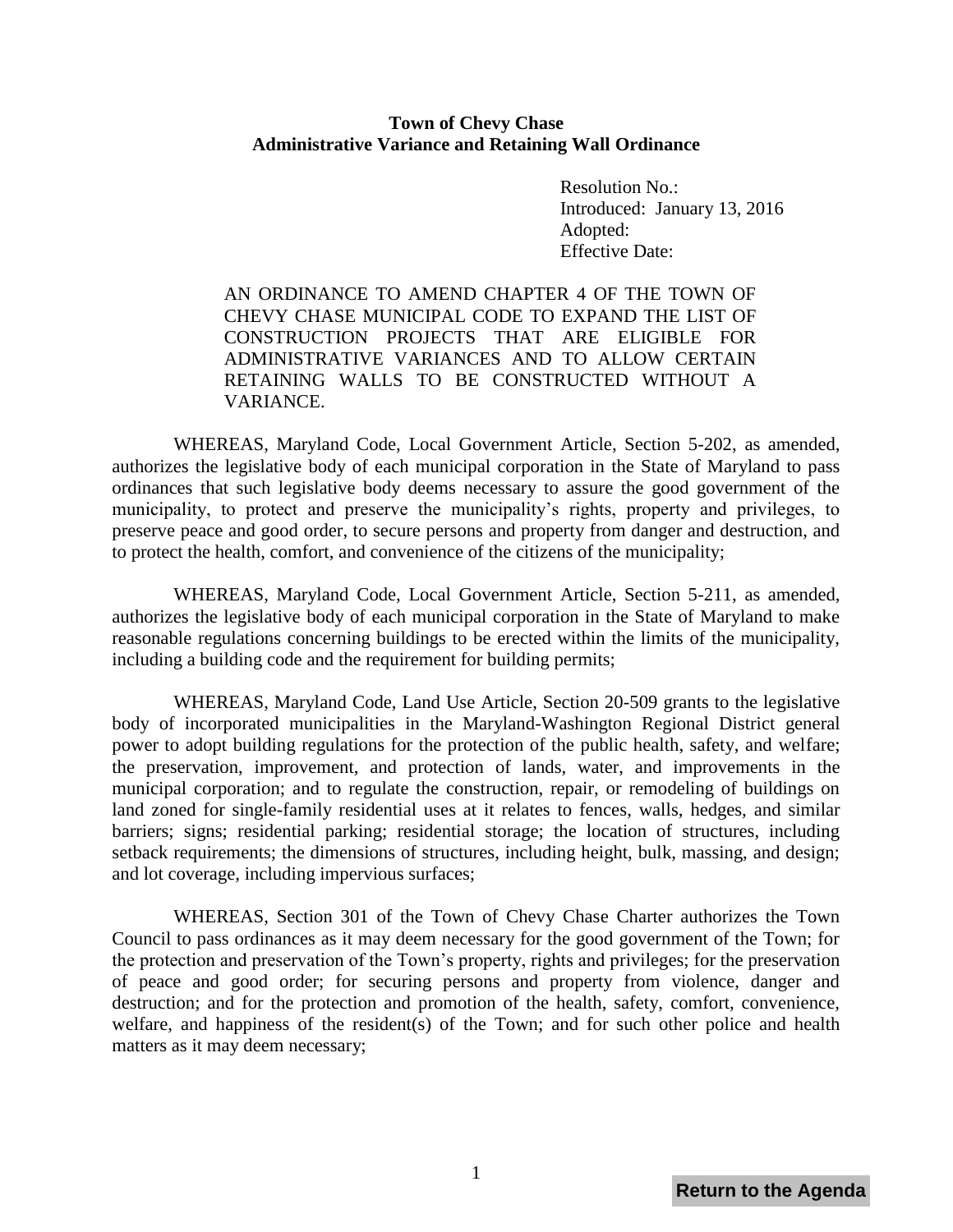WHEREAS, after proper notice to the public, the Town Council introduced the following Ordinance in an open meeting conducted on the 13th day of January, 2016;

WHEREAS, to comply with Maryland Code, Land Use Article, Section 20-509, on the 18th day of January, 2016, a copy of following Ordinance was submitted to the Montgomery County Council for its comments;

WHEREAS, the Montgomery County Council acknowledged receipt of the Ordinance by letter dated \_\_\_\_\_\_\_\_\_\_\_\_\_\_, 2016, and indicated that the County Council had no comments;

WHEREAS, after proper notice to the public, and after at least thirty days from the date a copy of the following Ordinance was transmitted to the Montgomery County Council, the Town Council considered the following Ordinance in public session assembled on the \_\_ day of  $\frac{1}{2016}$ ;

WHEREAS, after receiving a report and recommendation from Town staff, and upon consideration of the testimony and evidence presented at the public hearing, the Town Council finds that expanding the list of construction projects that are eligible for administrative variances, and allowing certain retaining walls to be constructed without a variance, would lessen the costs incurred and time spent by building permit applicants while preserving the intents and purposes of the building regulations;

WHEREAS, the Town Council finds that the ordinance as hereinafter set forth is necessary for the good government of the Town; for the protection and preservation of the Town's property, rights and privileges; for the preservation of peace and good order; for securing persons and property from violence, danger and destruction; and for the protection and promotion of the health, safety, comfort, convenience, welfare, and happiness of the residents of the Town.

THEREFORE, BE IT ORDAINED AND ORDERED, this day of 2016, by virtue of the authority given to it by the Maryland Code and the Town of Chevy Chase Charter, the Town Council of the Town of Chevy Chase does hereby adopt the following ordinance.

SECTION 1. BE IT ORDAINED AND ORDERED, this day of  $\qquad \qquad$ , 2016, by the Town Council of the Town of Chevy Chase, acting under and by virtue of the aforementioned authority, that Chapter 4 of the Town Code is hereby amended to read as follows:

\* \* \*

#### **Sec. 4-7. - Developmental nonconformities.**

A developmental nonconformity may be maintained, altered and repaired, but not replaced, provided that it may not be enlarged beyond the dimensions that existed on May 17, 2008, except in accordance with this chapter. Notwithstanding the foregoing, nonconforming porches, decks,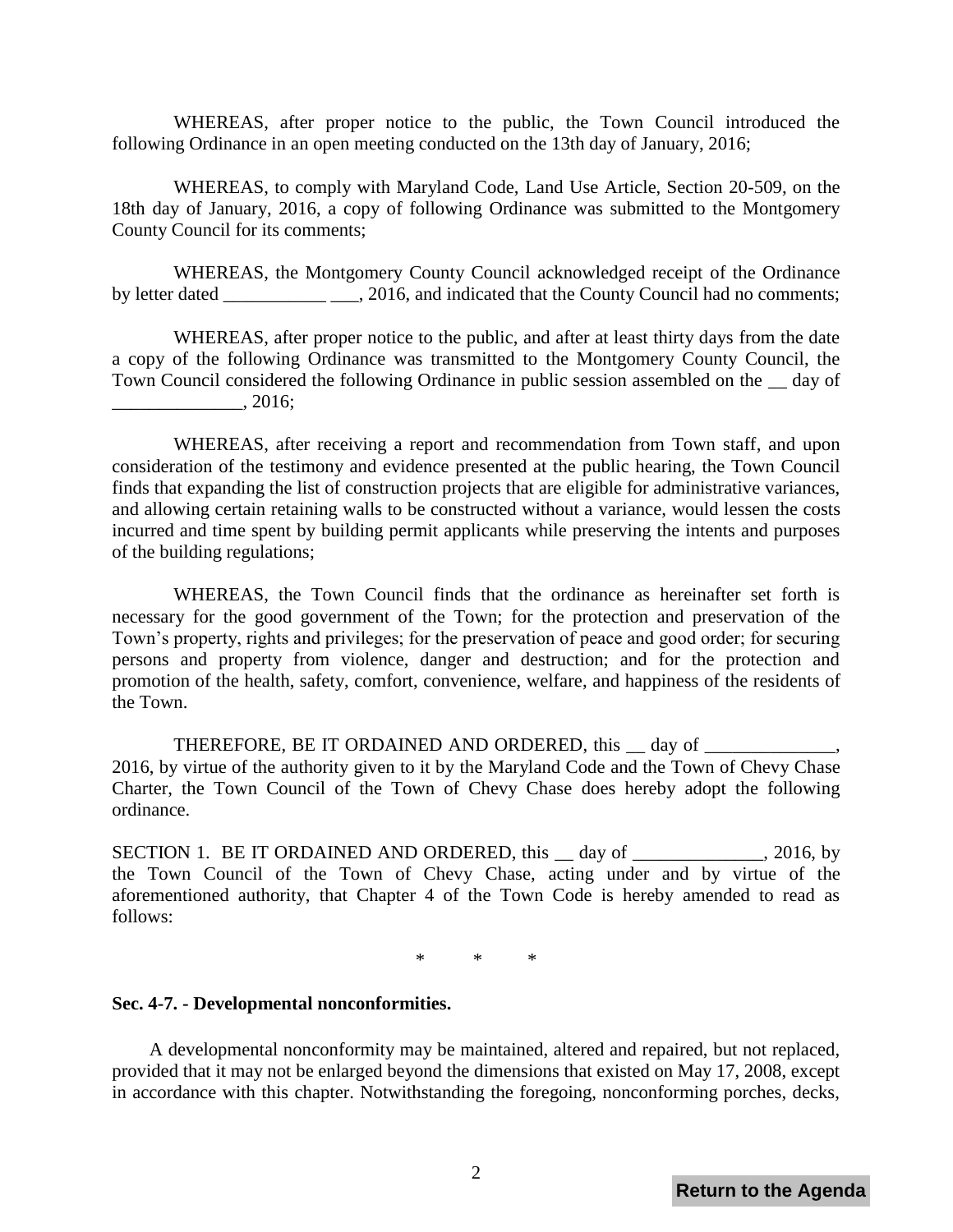stoops, steps, stairways, chimneys, bay and bow windows, and similar projections may be maintained, altered, repaired, or replaced provided that they may not be enlarged beyond the dimensions that existed on May 17, 2008, except in accordance with this chapter.

\* \* \*

# **Sec. 4-51. - Structures, walls, fences, guardrails, handrails, berms, trees, hedges, shrubbery and other plant growth, on public property that are devoted to private use.**

(a) **Excepted as provided below,** N**n**o structure, wall, fence, guardrail, berm, tree, hedge, shrubbery or any plant growth, except grass, ground cover, flowers, and similar plantings, shall be placed on public property devoted to private use. Subject to the provisions of section 4-49, a handrail may be placed on public property devoted to private use upon approval by the town manager.

(b) **Notwithstanding the above, and** S**s**ubject to the provisions of section 4-49, structures, walls, fences, berms, trees, hedges, shrubbery and other plant growth that are located on public property devoted to private use on July 13, 2007, may be maintained, altered, repaired, but not enlarged or replaced, **the following private improvements may be allowed,** provided that they: (1) D**d**o not extend into sidewalks or roadways so as to interfere in any manner with **street trees, other public or private improvements, public utilities, or** pedestrian or vehicular traffic on any sidewalk or road;**,** and (2) A**a**re maintained in such a manner and at such height that a clear and unobstructed view is available to approaching traffic, both pedestrian and vehicular.**, and otherwise do not interfere with the public health, safety, and welfare:** 

- **(1) Structures, walls, fences, berms, trees, hedges, shrubbery and other plant growth that are located on public property devoted to private use on July 13, 2007, may be maintained, altered, repaired, but not enlarged or replaced;**
- **(2) A retaining wall or guardrail located on public property devoted to private use, as of \_\_\_\_\_\_\_\_\_\_, 2016, may be maintained, altered, repaired, and replaced, provided the location is not changed and no dimension is enlarged; and**
- **(3) A handrail on public property devoted to private use may be installed, maintained, altered, repaired, or replaced.**

(c) The town manager shall determine whether there is compliance with the provisions of this section.

(d) Notwithstanding the above, and subject to the provisions of section 4-49, a retaining wall or guardrail located on public property devoted to private use may be maintained, altered, repaired, and replaced, provided the location and materials are not changed and no dimension is enlarged.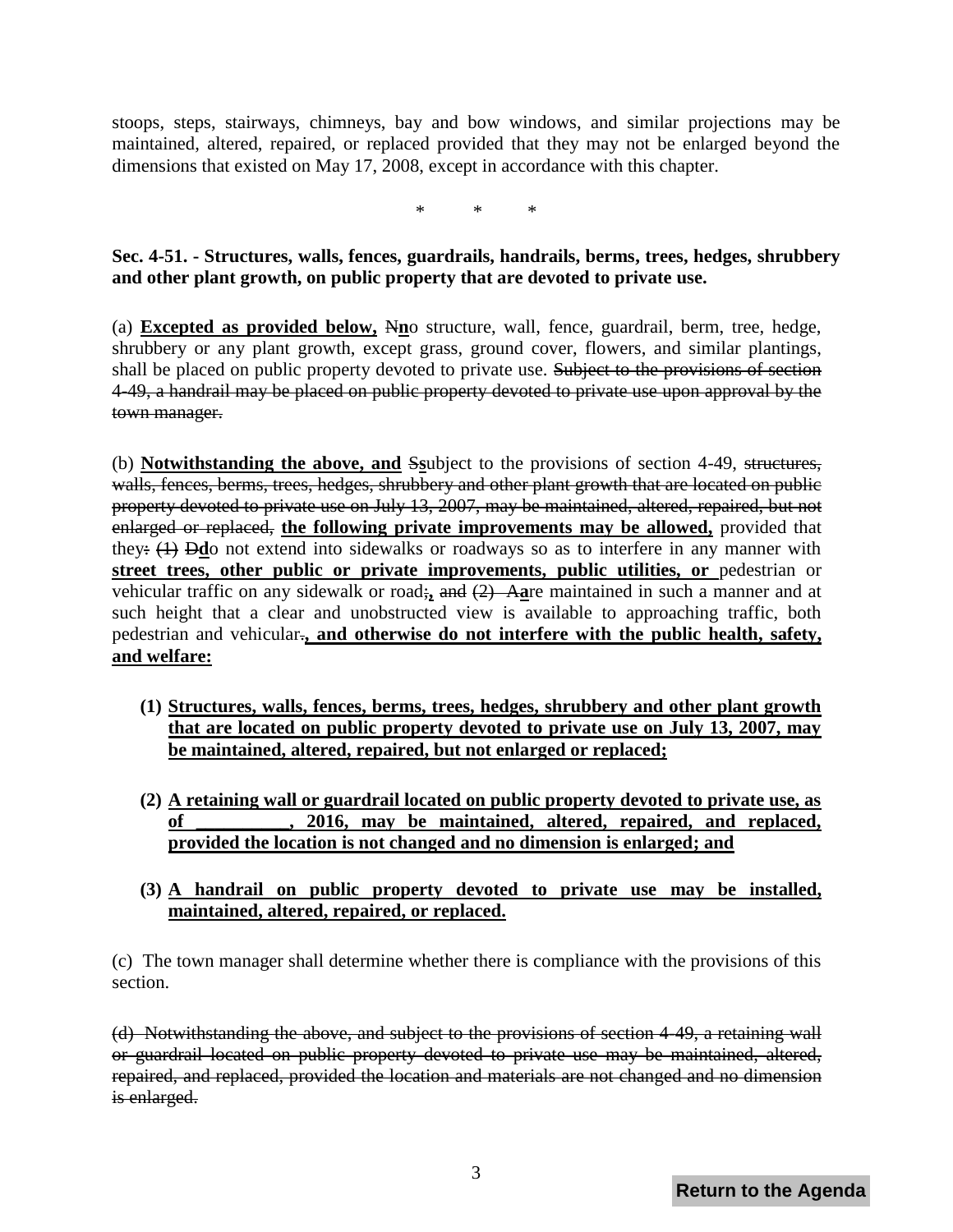# **Sec. 4-52. - Structures, walls, fences, guardrails, handrails, berms, trees, hedges, shrubbery and other plant growth on private property.**

(a) The property owner and the property occupant shall maintain walls, fences, guardrails, handrails, berms, structures, trees, hedges, shrubbery, and other plant growth located on private property so that they:

(1) Do not, at any time, exceed the maximum height as specified in this chapter;

(2) Do not project into any public right-of-way so as to interfere in any manner with pedestrian or vehicular traffic;

(3) Do not obstruct the view of sightlines necessary for safety;

(4) Do not present a risk of harm to pedestrians and/or vehicles; and

(5) Do not otherwise present a risk of harm to the public health, safety and welfare.

(b) Front yard walls. No wall that is one (1) foot in height or higher may be constructed in a front yard. A**, provided, however, a retaining** wall that is less than one (1) foot **thirty (30) inches** in height may be constructed in a front yard provided that it is set back at least two (2) feet from the nearest public improvement **sidewalk** within the public right-of-way **or, if there is no sidewalk, at least six (6) feet from the curb**. In the event a wall is located within thirty (30) inches of another wall, as may be the case in terracing, the walls shall be considered one (1) wall and the height of the wall shall be measured cumulatively. Height is measured in accordance with subsection (f) below.

(c) Front yard fences and berms. No fence or berm may be constructed in a front yard.

 $*$  \* \*

# **Sec. 4-53. - Nonconforming fences, walls, guardrails, handrails, berms, trees, hedges, shrubbery and other plant growth on private property.**

(a) Fences, walls, guardrails, handrails, trees, berms, hedges, shrubbery, and other plant growth on private property existing as of November 8, 1986, and not conforming to this article shall be regarded as nonconforming and may be maintained and repaired, but not relocated, altered, or replaced.

(b) Nonconforming fences, walls other than retaining walls, guardrails, handrails, berms, trees, hedges, shrubbery and other plant growth on private property which are relocated, altered, or replaced shall comply with all provisions of this article.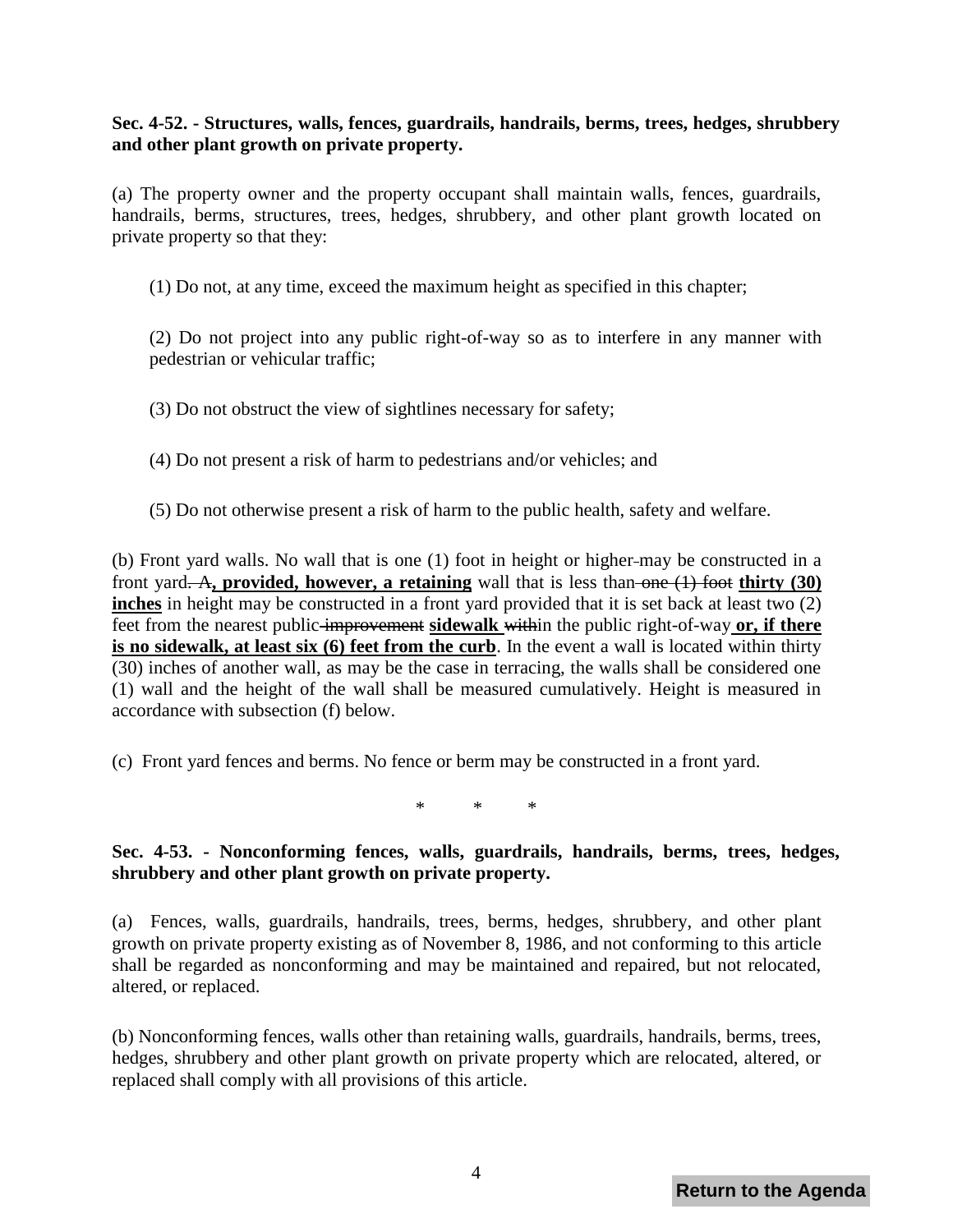(c) Nonconforming retaining walls on private property which are relocated, altered, or replaced shall comply with all provisions of this article, provided, however, a nonconforming retaining wall located in a front yard may be altered or replaced, if the location and materials are **is** not changed and no dimension is enlarged.

\* \* \*

#### **Sec. 4-60. - Variances from requirements of building restrictions.**

\* \* \*

(c) *Administrative variances.*

- (1) *Front yard fences and walls.* The town manager and mayor may grant variances as follows **for the following**:
- **a.** New or relocated front yard retaining walls **thirty (30) inches or greater in height, provided they are set back at least two (2) feet from the nearest public sidewalk in the public right-of-way or, if there is no sidewalk, at least six (6) feet from the curb;**.
- **b. New front yard fences measuring four (4) feet or less in height, having a fenestration of at least thirty (30) percent, not constructed of chain link, and on a corner lot abutting any street or on an interior lot abutting East-West Highway, Connecticut Avenue, or Bradley Lane;**.

b. **c.** Front yard f**F**ences and walls which **in a front yard or in a public right-ofway** that replace an existing fence or wall provided the replacement fence or wall does not materially alter the location or increase the height or length of the fence or wall**;**.

(2) *Fences and walls in the public right-of-way.* The town manager and mayor may grant variances for replacement fences and walls in public right-of-way,

**d. New or relocated retaining walls less than thirty (30) inches in height in a public right-of-way, provided they are set back at least two (2) feet from the nearest public sidewalk in the public right-of-way or, if there is no sidewalk, at least six (6) feet from the curb;**

(3) **e.** *Front yard guardrails.* The town manager and mayor may grant variances for n**N**ew, relocated, or replacement guardrails, provided the guardrail is set back at least two (2) inches from the retaining wall and located along only portions of the retaining wall measuring thirty (30) inches or more in height**;**.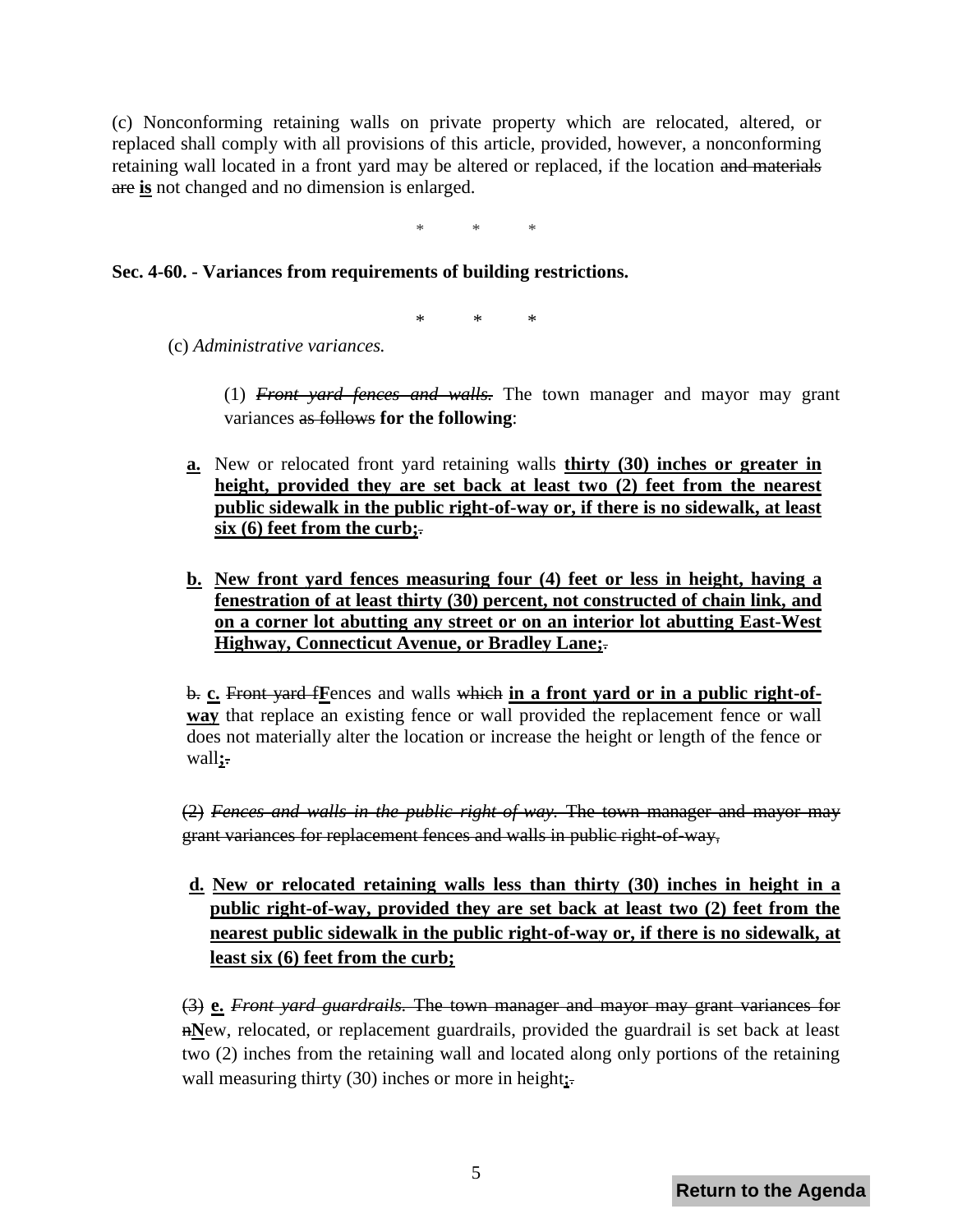**f. New or relocated steps, stoops, outside stairways, and their roofing; decks, terraces, porches, and their roofing; chimneys, air conditioners, and heat pumps; and/or oriel entrances, vestibules, and balconies, in a front and/or rear yard;** 

**g. New or relocated bay windows in a front and/or rear yard, provided they are no more than one (1) story in height and ten (10) feet or less in width;**.

**h. Additional width of six (6) feet or less for a driveway, other than a shared driveway, in a front yard and/or in a public-right-of-way;**.

**i. Extension of an existing wall plane;**. **and/or**

# **j. Replacement of a structure or portion thereof, provided the location is not changed and no dimension is enlarged.**

(4**3**) *Posting requirement.* Fifteen (15) days prior to the town manager and mayor acting upon the administrative variance application, the town shall post the property**, post notice on the town website,** and provide written notification to all adjoining and confronting property owners and to all council members.

(5**4**) If prior to the expiration of the fifteen-day notice period, written objection to the variance application is filed with the town manager, the variance application shall be scheduled for public hearing and heard by the town council in accordance with the provisions of subsection (b) above.

\* \* \*

SECTION 2. AND BE IT FURTHER ORDAINED AND ORDERED, this \_\_ day of 2016, by the Town Council of the Town of Chevy Chase, acting under and by virtue of the aforementioned authority, that:

(1) If any part or provision of this ordinance is declared by a court of competent jurisdiction to be invalid, the part or provision held to be invalid shall not affect the validity of the ordinance as a whole or any remaining part thereof; and

(2) This ordinance shall take effect on the \_\_ day of \_\_\_\_\_\_\_\_\_\_\_, 2016.

\_\_\_\_\_\_\_\_\_\_\_\_\_\_\_\_\_\_\_\_\_\_\_\_\_\_\_\_\_\_\_\_\_\_ \_\_\_\_\_\_\_\_\_\_\_\_\_\_\_\_\_\_\_\_\_\_\_\_\_\_\_\_\_\_\_\_\_\_

ATTEST: TOWN OF CHEVY CHASE

Vicky Taplin, Secretary Al Lang, Mayor

Town of Chevy Chase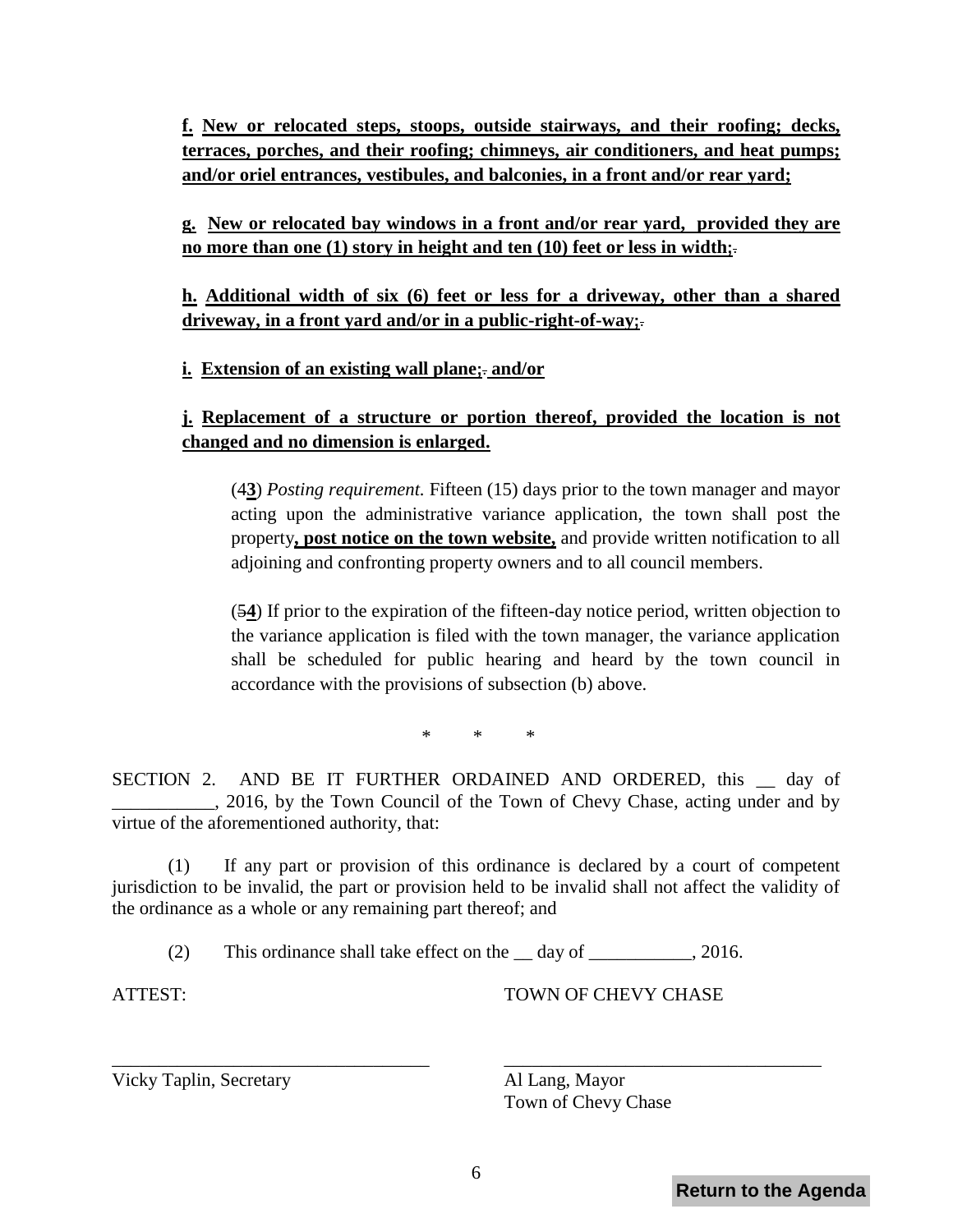**Bold and Underline** indicates new material Strike-through indicates material deleted \* \* \* indicates material unchanged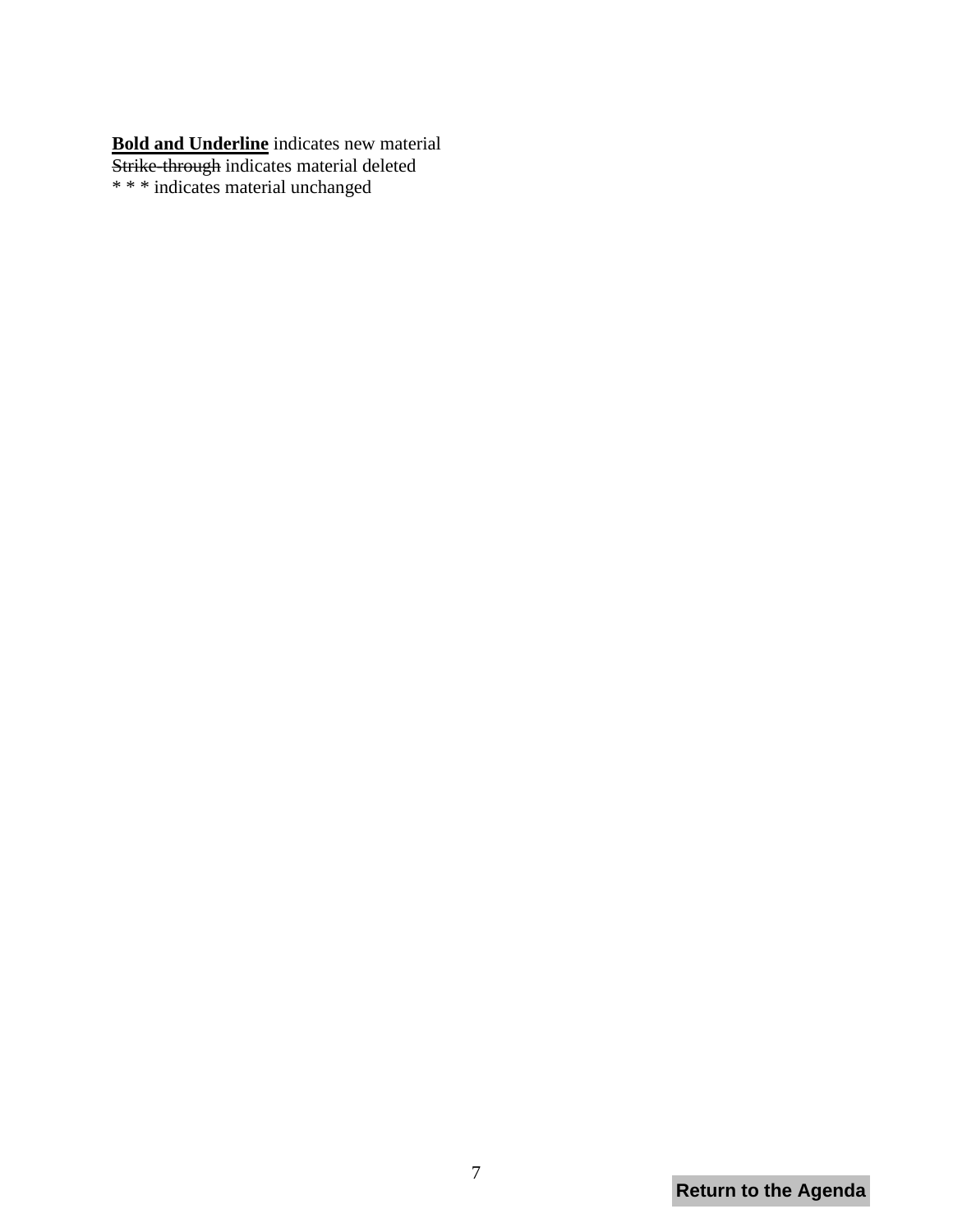# **TOWN OF CHEVY CHASE PRIVATE TREE REMOVALS AND APPEALS STANDARD OPERATING PROCEDURES**

# <span id="page-13-0"></span>**Tree Law Applicability**

- Private tree removals are regulated by Chapter 29 of the Town Code, titled "Urban" Forest."
	- $\circ$  All trees measuring at least 24" in circumference at 4  $\frac{1}{2}$  feet above the ground must receive an approved permit prior to removal.

# **Standard**

- The following trees can be removed with an approved permit:
	- o Trees that are not "canopy trees" as defined in the Town's Urban Forest Ordinance.
	- o Canopy trees that are determined to be dead, dying, or in danger of falling, or hazardous to the safety of persons or property.

# **Permit Application**

- The Town's permit application form is available online or in the Town Office.
	- o A permit application should include:
		- contact information for the applicant;
		- the size, species, and location of any tree requested for removal;
		- whether the applicant would like an in-person consultation with the Town Arborist as part of the evaluation of the request;
		- a statement from the applicant indicating whether they believe that the tree is dead, dying, in danger of falling, or hazardous to persons or property; and,
		- any other information that may be useful to the Town in evaluating an application.

# **Trees that Threaten Imminent Harm to Life or Property**

- If, at any time during the permitting process, the Town Arborist finds that the tree threatens imminent harm to life or property, the Town Manager issues an emergency tree removal permit with no mandatory waiting period before the tree can be removed.
	- o If an emergency tree removal permit is issued, the Town posts a notice of approval on the property.

# **Tree Removal Procedures**

 Upon receipt of a permit application, the Town Arborist schedules an in-person consultation with the applicant, if requested. The arborist provides a preliminary evaluation of tree condition and can answer questions and discuss tree maintenance options and programs, including the Private Canopy Tree Maintenance Progran, that may help in preserving the tree. If, following the consultation, the applicant decides not to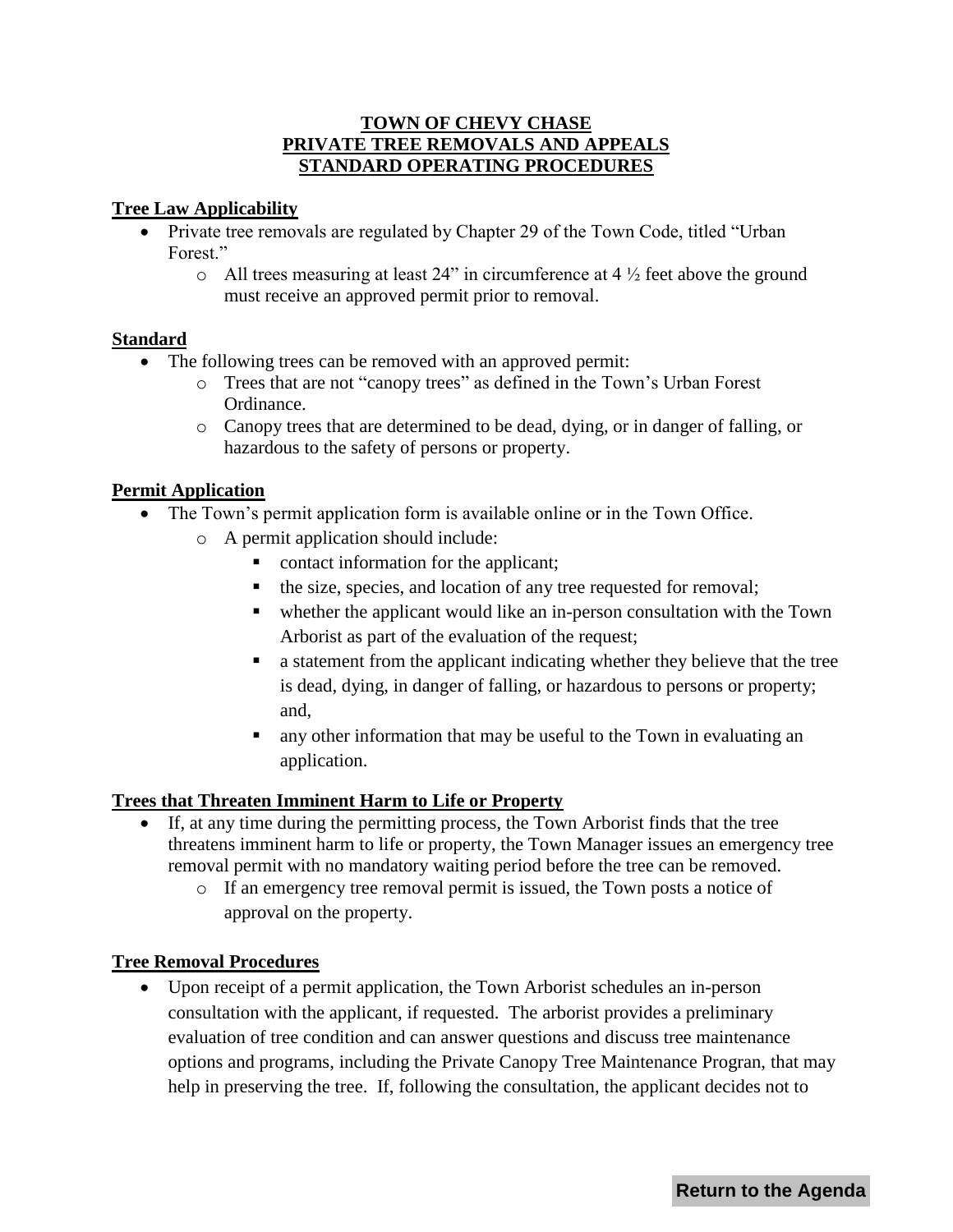proceed with the removal request, the arborist notes that the request has been withdrawn and provides the application form to the Town Manager for recordkeeping purposes.

- If the applicant does not request an in-person consultation, or if the applicant decides to proceed with the tree removal request following the in-person consultation, the Town posts a notice on the property indicating the address of the property, the species of tree(s) requested for removal, and the date that the request will be evaluated (usually 5 days after posting). The notice also indicates that comments on the proposed removal may be provided to the Town Office within 5 days. Contact information for the Town Office is included on the notice.
	- o The Town Manager and arborist consider comments received from residents about proposed tree removals; however, consideration proceeds based on the standards outlined in the Urban Forest Ordinance.
- On the evaluation date posted on the notice, the arborist submits to the Town Manager his written evaluation of the tree based on the standards listed in the ordinance.
	- o The arborist evaluates removal requests based on conditions observable from the ground. If the arborist believes that there may be hazardous conditions that are not observable from the ground, he may advise the applicant of options for having the condition of the tree further documented by other certified arborists prior to a final decision.
- If the Town Arborist does not find a canopy tree proposed for removal to be dead, dying, in danger of falling, or hazardous, the Town Manager or his designee consults with the property owner about the requested tree removal. Based on additional information provided in the consultation and the information included in the application, the Town Manager may find that the tree meets the standards for removal in the ordinance and approve the permit request. During this evaluation, the Town Manager, in consultation with the Town Arborist, may suggest maintenance options that could allow the tree to be preserved and advise the applicant of any tree maintenance assistance programs that may be available.
	- $\circ$  If the Town Manager determines that a tree removal permit should be issued for a canopy tree that the Town Arborist does not find to be dead, dying, in danger or falling, or hazardous, the permit is issued with a condition that one reforestation tree be installed on the subject property for each canopy tree removed or an impact fee be paid in accordance with the approved Council resolution. The Town Manager consults with the applicant about their preference for reforestation or payment of an impact fee before granting such a permit.
		- In the event that the payment of an impact fee is required, the Town collects the impact fee prior to issuing the permit.
		- Trees planted by the Town through the Native Canopy Tree Planting program are not considered to be reforestation trees required under the Urban Forest ordinance.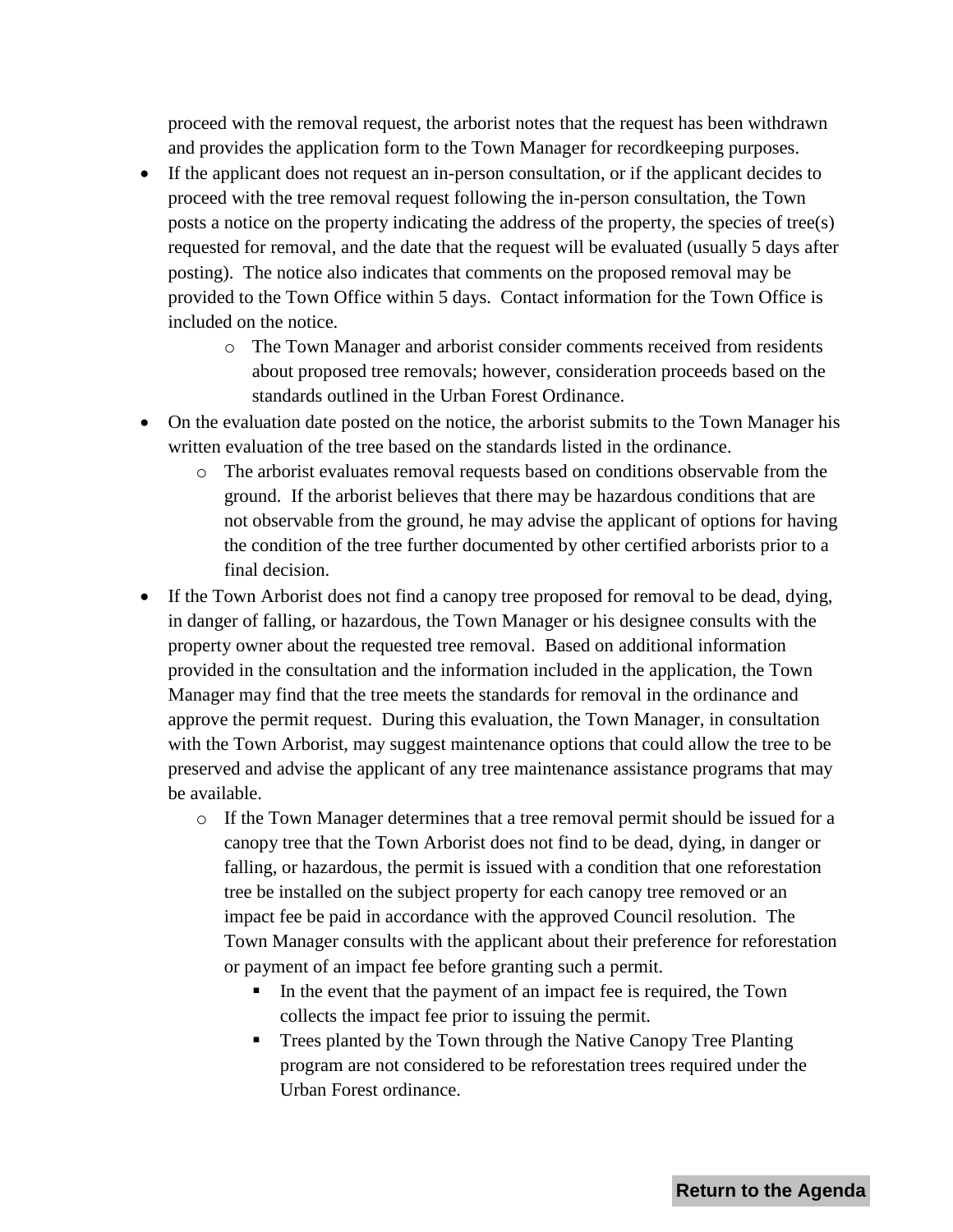- Following permit consideration, the notice sign posted on the property is updated to indicate the resolution of the permit request and, if the permit is approved, the earliest permissible removal date (at least 7 days from the approval date). The reason for the decision is detailed in the permit, on the notice sign on the property, and posted on the Town website.
- If approved, the applicant is provided a copy of the permit for their records. For permits approved without reforestation requirements, the Town includes information about the Town's Native Canopy Tree Planting program to educate residents about opportunities for tree replacement.
- If denied, the applicant is provided a copy of the denied permit for their records as well as detailed appeal information.

# **Recordkeeping**

- The Town keeps records of all permitted tree removals, including the location, size, species, basis for removal, tree condition, any public comments received, and any required reforestation trees to be planted or impact fees collected.
	- o The Town maintains a list of trees planted via the Native Canopy Tree Planting program, and identifies, where possible, if they were planted following the removal of a tree.
	- o A list of approved and denied tree removal permits is provided to the Council each month.
	- o The Town ensures that reforestation trees are planted and maintained through the two-year warranty period.

# **Appeal Procedures**

- An appeal of the denial of a tree removal permit application is considered by the Town Council through a public hearing process.
	- o Appeals must be filed within 30 days of the denial of a tree removal application.
	- o Upon receipt of a completed appeal application, a hearing date is scheduled.
		- At least 15 days in advance of the hearing, the appeal record is delivered to the applicant and to all abutting and confronting properties, and a notice of public hearing is placed on the subject property.
	- o Residents may present information or have experts testify at the hearing.
	- o The Council considers 9 factors in evaluating an appeal:
		- The reasons cited by the applicant for wanting to remove the canopy tree.
		- The applicant's intention to plant replacement trees, with consideration of the number, size and desirability of species, and with a minimum goal of replacing the canopy tree to be removed.
		- The applicant's intention to retain and protect existing trees.
		- The facts in support or opposition presented by town residents.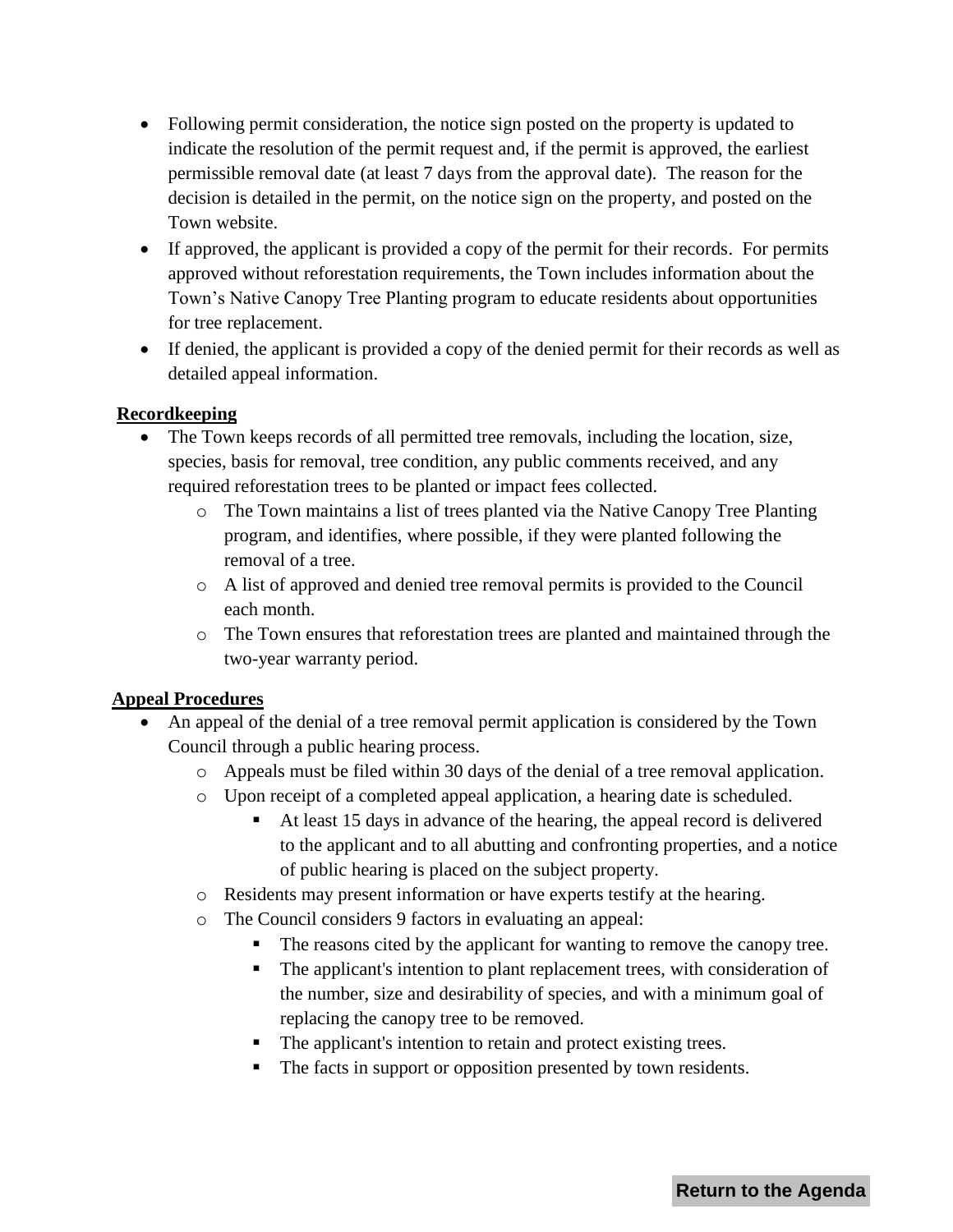- Residents can testify at the public hearing or can provide written comments in advance of the hearing.
- Information provided by the Town Arborist.
- The extent to which no alternative to canopy tree removal exists that would allow the proposed development, construction, or land use otherwise permitted under the town building code.
- The desirability of preserving a canopy tree by reason of its age, size or outstanding qualities, including uniqueness, rarity or species.
- The overall effect on the tree canopy of the adjacent properties, the neighborhood and the town.
- The aggregate or cumulative effect of the proposed canopy tree removal(s), including any and all canopy tree removals from the property within the prior two-year period.
- o Following a public hearing the Council may affirm the denial of a permit application, may direct the Town Manager to issue a permit, or may direct the Town Manager to issue a permit upon such conditions, terms or restrictions as the Council may deem necessary to accomplish the intent and purposes of the Urban Forest Ordinance.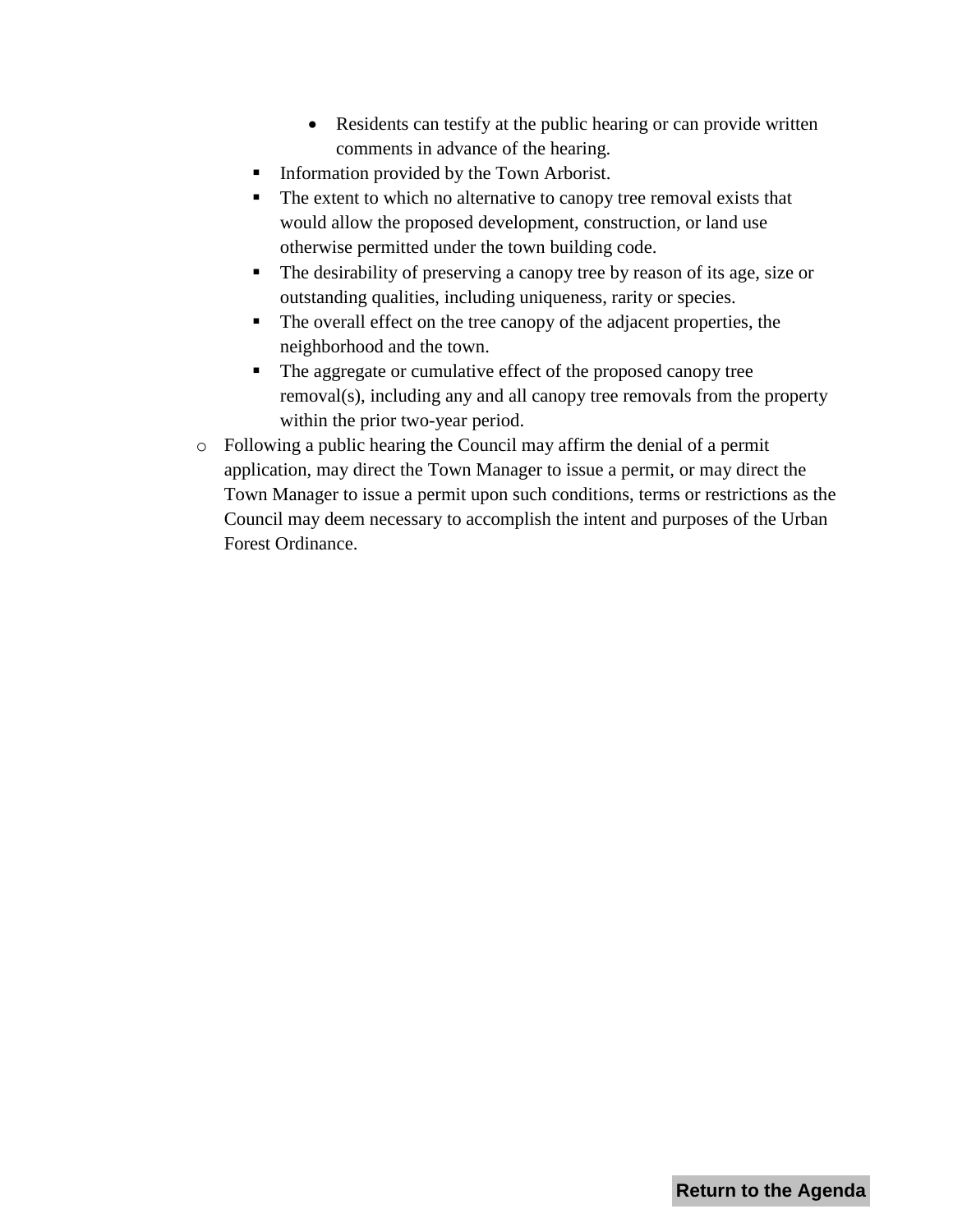## <span id="page-17-0"></span>**Town of Chevy Chase Resolution to Establish Canopy Tree Removal Impact Fee and Designate Acceptable Reforestation Trees**

Resolution No.: Adopted: Effective Date:

WHEREAS, the Natural Resources Article, Title 5, Subtitle 4, Part IV of the Maryland Code authorizes a municipal corporation to implement a local urban and community forestry program within its jurisdiction; and

WHEREAS, by Ordinance No. \_\_\_\_\_\_\_\_, the Town Council adopted amendments to the Urban Forest Ordinance, Chapter 29 of the Town Code;

WHEREAS, Section 29-6(e) of the Town Code, as amended, provides that if the Town Manager determines that a tree removal permit should be issued for a canopy tree that, in the opinion of the Town Arborist, does not meet the conditions in section 29-6(a), one (1) reforestation tree must be installed on the subject property for each canopy tree removed, or an impact fee must be paid, as established by the Town Council by resolution;

WHEREAS, the Town Council finds that designating the acceptable reforestation trees and the impact fee, as set forth in this Resolution, is necessary for the good government of the Town; for the protection and preservation of the Town's property, rights and privileges; for the preservation of peace and good order; for securing persons and property from violence, danger and destruction; and for the protection and promotion of the health, safety, comfort, convenience, welfare and happiness of the residents of the Town.

NOW, THEREFORE, it is, on this \_\_\_\_\_\_ day of \_\_\_\_\_\_\_\_\_, 2016 by the Town Council of the Town of Chevy Chase:

RESOLVED, that a reforestation tree required to be installed under Section 29-6(e) of the Town Code, as a condition to a tree removal permit, shall be one of the species identified in Section 29-3(a)(1) of the Town Code, as amended; and it is further

RESOLVED, that the impact fee that may be imposed under Section 29-6(e) of the Town Code, as amended, shall be Seven Hundred Fifty Dollars (\$750), for each canopy tree removed; and it is further

RESOLVED, that the foregoing shall be effective as of this day of . 2016.